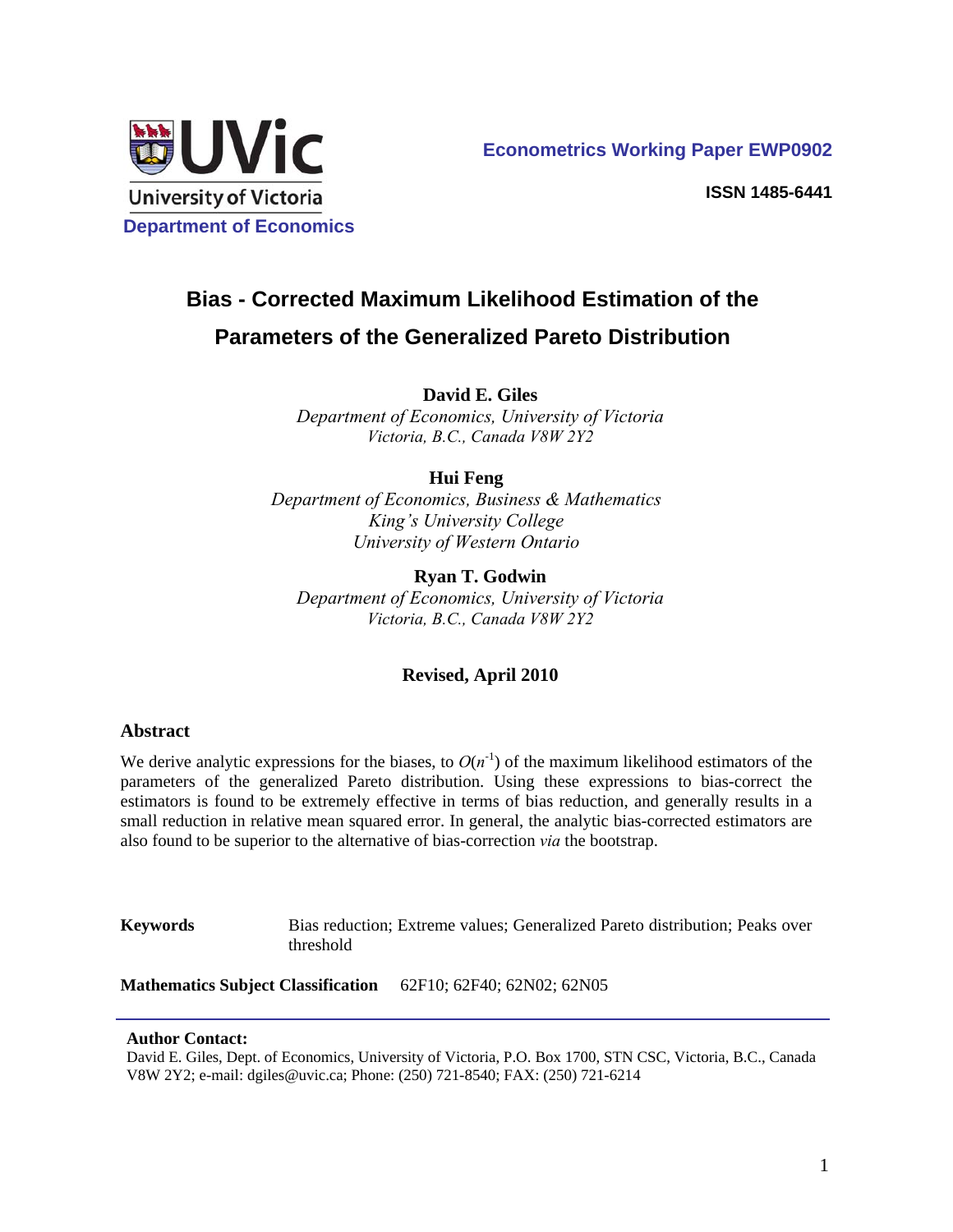#### **1. Introduction**

This paper discusses the calculation of analytic first-order bias expressions for the maximum likelihood estimators (MLE's) of the parameters of the generalized Pareto distribution (GPD). This distribution is widely used in extreme value analysis, and the motivation for its use in such studies arises from asymptotic theory that is specific to the tail behaviour of the data. Accordingly, in practice, the parameters may be estimated from a relatively small number of extreme order statistics (as is the case if the so-called "peaks over threshold" procedure is used), so the finite-sample properties of the MLE's for the parameters of this distribution are of particular interest. Specifically, we consider the  $O(n^{-1})$  bias formula introduced by Cox and Snell (1968), as re-expressed by Cordeiro and Klein (1994). This methodology is particularly appealing here, as it enables us to obtain analytic bias expressions, and hence "bias-corrected" MLE's, even though the likelihood equations for the GPD *do not* admit a closed-form solution.

It should be noted that the Cox-Snell approach that we adopt here is "corrective", in the sense that a "bias adjusted" MLE can be constructed by subtracting the bias (estimated at the MLE's of the parameters) from the original MLE. An alternative "preventive" approach, introduced by Firth (1993), involves modifying the score vector of the log-likelihood function *prior* to solving for the MLE, but we do not discuss this approach here. Interestingly, Cribari-Neto and Vasconcellos (2002) find that these two approaches are equally successful with respect to (finite sample) bias reduction without loss of efficiency in the context of the MLE for the parameters of the beta distribution. In that same context, they find that the bootstrap performs poorly with respect to bias reduction and efficiency. We do not pursue preventive methods in this study.

We find that bias-correcting the MLE's for the parameters of the GPD, using the estimated values of the analytic  $O(n^{-1})$  bias expressions, is extremely effective in reducing absolute relative bias. In addition, in general this is accompanied by a modest reduction in relative mean squared error. We compare this analytic bias correction with the alternative of using the bootstrap to estimate the  $O(n^{-1})$ bias, and then correcting accordingly. In common with other related studies, we find that the bootstrap bias-correction is quite ineffective, and is not to be recommended.

Section 2 summarizes the required background theory, and this is then used to derive analytic expressions for the first-order biases of the MLE's of the parameters of the generalized Pareto distribution in section 3. Section 4 reports the results of a simulation experiment that evaluates the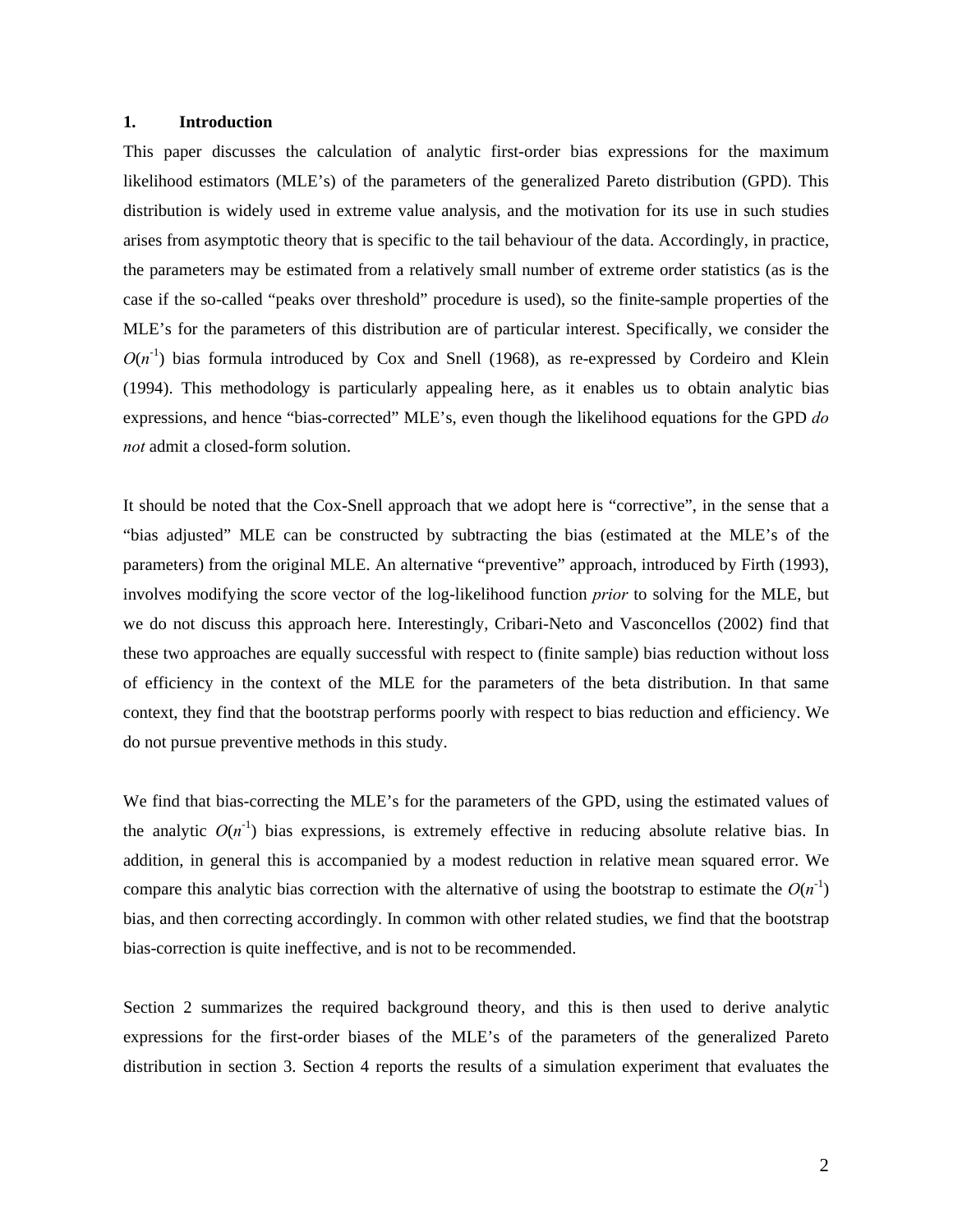properties of bias-corrected estimators that are based on our analytic results, as well as the corresponding bootstrap bias-corrected MLE's. Some concluding remarks appear in section 5.

#### **2. First-order biases of maximum likelihood estimators**

For some arbitrary distribution, let  $l(\theta)$  be the (total) log-likelihood based on a sample of *n* observations, with *p*-dimensional parameter vector,  $\theta$ .  $l(\theta)$  is assumed to be regular with respect to all derivatives up to and including the third order.

The joint cumulants of the derivatives of  $l(\theta)$  are denoted:

$$
k_{ij} = E(\partial^2 l / \partial \theta_i \partial \theta_j)
$$
 ;  $i, j = 1, 2, ..., p$  (1)

$$
k_{ijl} = E(\partial^3 l / \partial \theta_i \partial \theta_j \partial \theta_l) \qquad ; \qquad i, j, l = 1, 2, \dots, p \tag{2}
$$

$$
k_{ij,l} = E[(\partial^2 l/\partial \theta_i \partial \theta_j)(\partial l/\partial \theta_l)] \quad ; \qquad i, j, l = 1, 2, \dots, p \tag{3}
$$

The derivatives of the cumulants are denoted:

$$
k_{ij}^{(l)} = \partial k_{ij} / \partial \theta_l \qquad ; \qquad i, j, l = 1, 2, ..., p. \tag{4}
$$

and all of the '*k*' expressions are assumed to be *O*(*n*).

Extending earlier work by Tukey (1949), Bartlett (1953a, 1953b), Haldane (1953), Haldane and Smith (1956), Shenton and Wallington (1962) and Shenton and Bowman (1963), Cox and Snell (1968) showed that when the sample data are independent (but not necessarily identically distributed) the bias of the  $s^{\text{th}}$  element of the MLE of  $\theta$  ( $\hat{\theta}$ ) is:

$$
Bias(\hat{\theta}_s) = \sum_{i=1}^{p} \sum_{j=l}^{p} \sum_{j=l}^{p} k^{si} k^{jl} [0.5k_{ijl} + k_{ij,l}] + O(n^{-2}); \ s = 1, 2, \dots, p.
$$
 (5)

where  $k^{ij}$  is the  $(i,j)$ <sup>th</sup> element of the inverse of the (expected) information matrix,  $K = \{-k_{ij}\}\$ . Cordeiro and Klein (1994) noted that this bias expression also holds if the data are non-independent, provided that all of the  $k$  terms are  $O(n)$ , and that it can be re-written as:

$$
Bias(\hat{\theta}_s) = \sum_{i=1}^{p} k^{si} \sum_{j=1}^{p} \sum_{l=1}^{p} [k_{ij}^{(l)} - 0.5k_{ijl}]k^{jl} + O(n^{-2}) \; ; \; s = 1, 2, \; \dots, p. \tag{6}
$$

Notice that (6) has a computational advantage over (5), as it does not involve terms of the form defined in (3).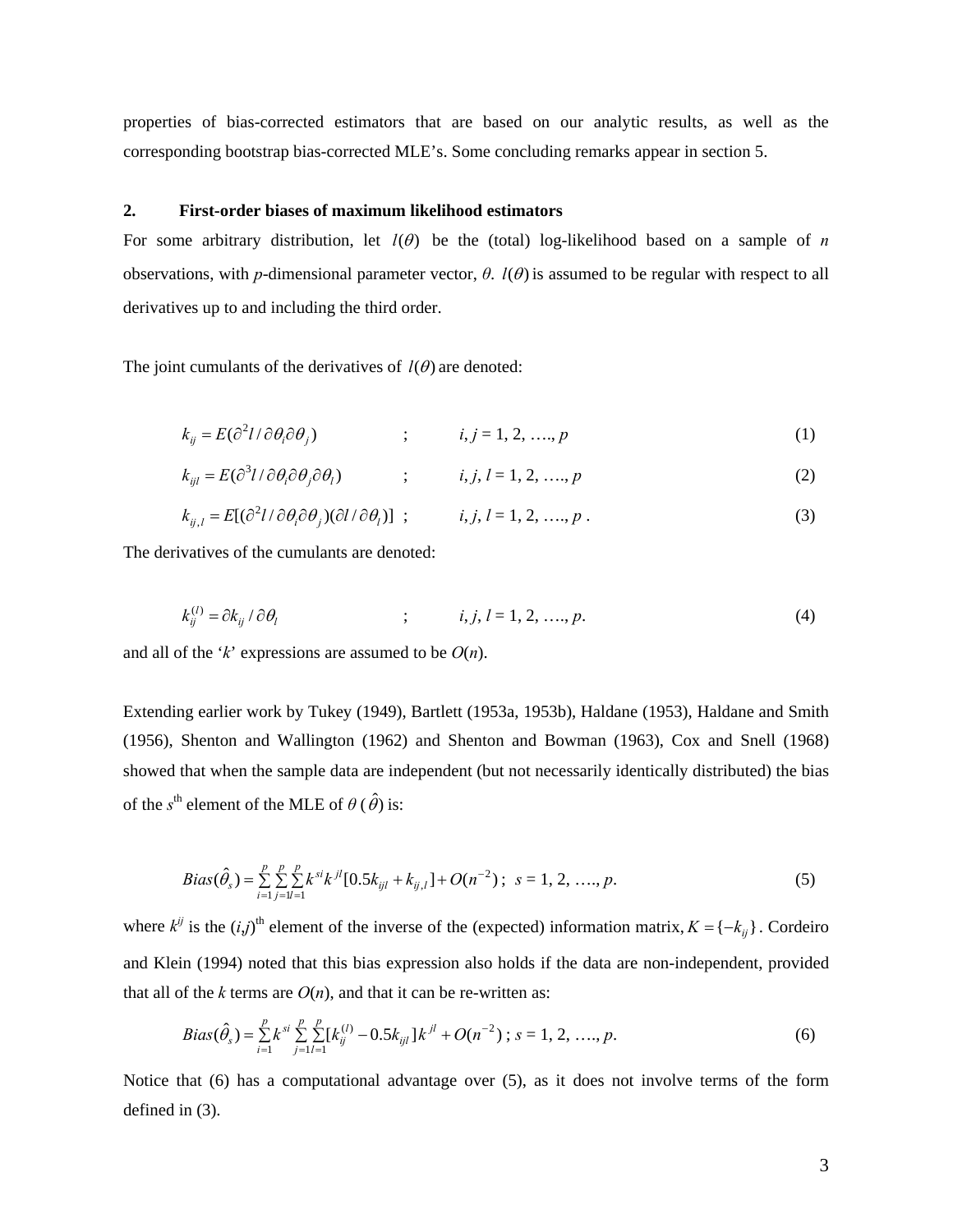Now, let  $a_{ij}^{(l)} = k_{ij}^{(l)} - (k_{ijl}/2)$ , for *i*, *j*, *l* = 1, 2, …, *p*; and define the following matrices:

$$
A^{(l)} = \{a_{ij}^l\}; \qquad i, j, l = 1, 2, \dots, p \tag{7}
$$

$$
A = [A^{(1)} | A^{(2)} | \dots | A^{(p)}]. \tag{8}
$$

Cordeiro and Klein (1994) show that the expression for the  $O(n^{-1})$  bias of the MLE of  $\theta$  ( $\hat{\theta}$ ) can be rewritten in the convenient matrix form:

$$
Bias(\hat{\theta}) = K^{-1}Avec(K^{-1}) + O(n^{-2}).
$$
\n(9)

A "bias-corrected" MLE for *θ* can then be obtained as:

$$
\tilde{\theta} = \hat{\theta} - \hat{K}^{-1} \hat{A} \, \text{vec}(\hat{K}^{-1}), \tag{10}
$$

where  $\hat{K} = (K)|_{\hat{\theta}}$  and  $\hat{A} = (A)|_{\hat{\theta}}$ .

It can be shown that the bias of  $\tilde{\theta}$  will be  $O(n^{-2})$ .

## **3. Application to the generalized Pareto distribution**

We now turn to the problem of reducing the bias of the MLE's for the parameters of a distribution that is widely used in the context of the peaks over threshold method in extreme value analysis. The generalized Pareto distribution (GPD) was proposed by Pickands (1975), and it follows directly from the generalized extreme value (GEV) distribution (Coles, 2001, pp.47-48, 75-76) that is used in the context of block maxima data. The distribution and density functions for the GPD, with shape parameter, or tail index,  $\xi$  and (modified) scale parameter  $\sigma$ , are:

$$
F(y) = 1 - (1 + \xi y/\sigma)^{-1/\xi}; \quad y > 0, \ \xi \neq 0
$$
  
= 1 - exp(-y/\sigma); \qquad \xi = 0 \tag{11}

$$
f(y) = (1/\sigma)(1 + \xi y/\sigma)^{-1/\xi - 1}; \quad y > 0, \xi \neq 0
$$
  
= (1/\sigma)exp(-y/\sigma); \qquad \xi = 0 \qquad (12)

respectively. Note that  $0 \le y < \infty$  if  $\xi \ge 0$ , and  $0 \le y < -\sigma/\xi$  if  $\xi < 0$ . Our particular interest in this distribution arises in the context of modeling extreme values in the returns on financial assets.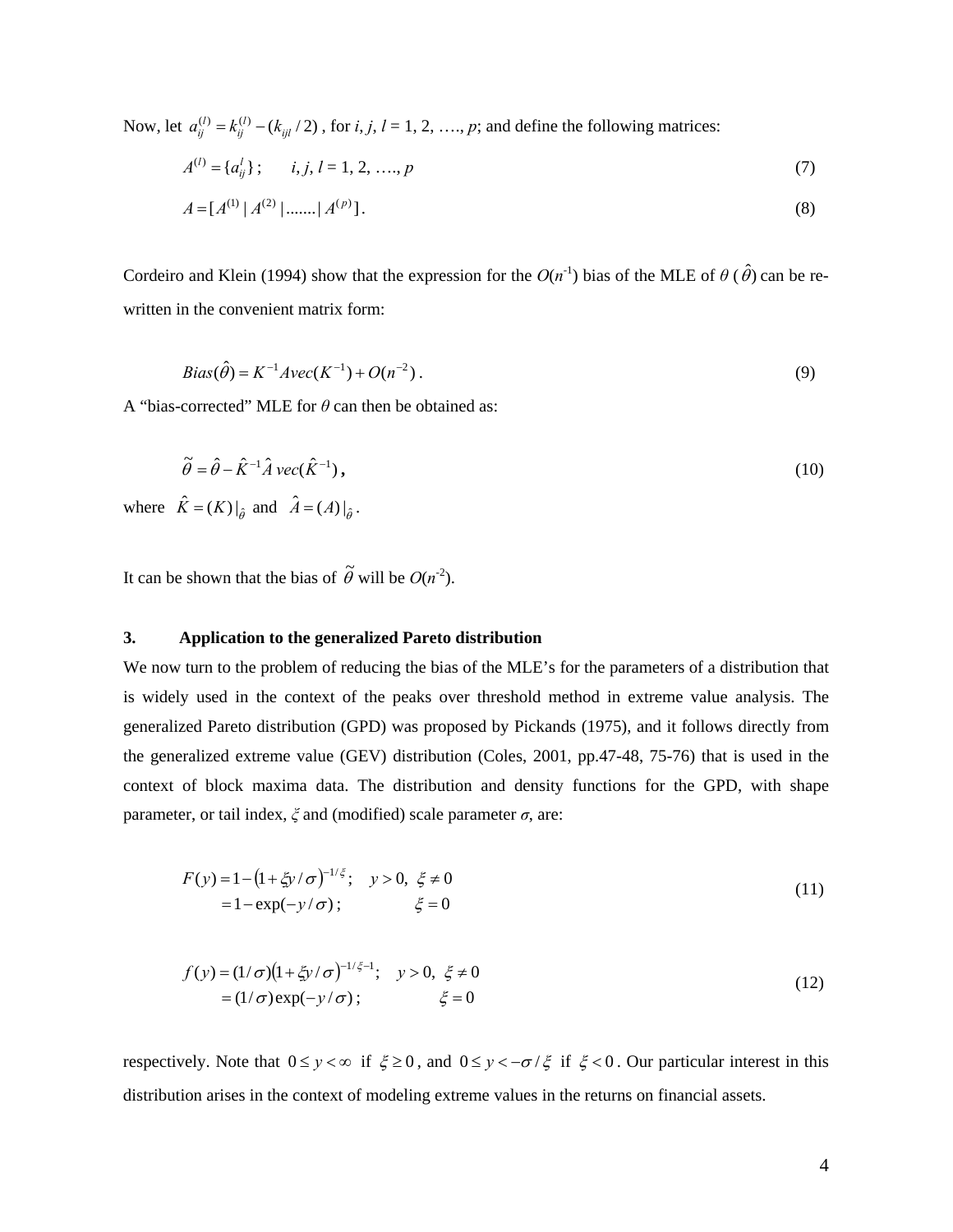The (integer-order) central moments of the GPD can be shown (see part A of the Appendix) to be:

$$
E(Y^r) = [r! \sigma^r] / [\prod_{i=1}^r (1 - i\xi)] \ ; \quad r = 1, 2, \ldots
$$

and the  $r<sup>th</sup>$  moment exists if  $\xi < 1/r$ .

We will be concerned with the MLE for  $\theta' = (\xi, \sigma)$ . The finite-sample properties of this estimator have not been considered analytically before, although Jondeau and Rockinger (2003) provide some limited Monte Carlo results for a modified MLE of the shape parameter in the related GEV distribution. Other estimators are available – for example, Hosking and Wallis (1987) discuss the method of moments (MOM) and probability-weighted moments estimators of *θ*; Castillo and Hadi (1997) propose the "elemental percentile method"; and Luceño (2006) considers various "maximum goodness of fit" estimators, based on the empirical distribution function. The above condition for the existence of moments can, of course, limit the applicability of MOM estimation for this distribution. In what follows, it is important to note that the MLE is also defined only in certain parameter ranges. More specifically, the MLE's of  $\xi$  and  $\sigma$  do not exist if  $\xi < -1$  because in that case the density in (4.2) tends to infinity when *y* tends to  $-\sigma/\xi$ . In addition, the usual regularity conditions (Dugué, 1937; Cramér, 1946, p.500) do not hold if  $\xi < -1/3$  (Luceño, 2006, p.905). Essentially for these reasons, maximum likelihood estimation of the parameters of the GPD can be challenging in practice, as is discussed more fully by Castillo and Hadi (1997).

Assuming independent observations, the full log-likelihood based on (12) is:

$$
l(\xi,\sigma) = -n\ln(\sigma) - (1+1/\xi)\sum_{i=1}^{n}\ln(1+\xi y_i/\sigma).
$$
 (13)

So,

$$
\partial l / \partial \xi = \xi^{-2} \sum_{i=1}^{n} \ln(1 + \xi y_i / \sigma) - (1 + \xi^{-1}) \sum_{i=1}^{n} [y_i / (\sigma + \xi y_i)] \tag{14}
$$

$$
\partial l / \partial \sigma = \sigma^{-1} \{ -n + (1 + \xi) \sum_{i=1}^{n} [y_i / (\sigma + \xi y_i)] \}
$$
\n(15)

$$
\partial^2 l / \partial \xi^2 = 2 \xi^{-3} \{ \xi \sum_{i=1}^n y_i / (\sigma + \xi y_i) - \sum_{i=1}^n [\ln(1 + \xi y_i / \sigma)] \} + (1 + \xi^{-1}) \sum_{i=1}^n [y_i^2 / (\sigma + \xi y_i)^2]
$$
(16)

$$
\partial^2 l / \partial \sigma^2 = \sigma^{-2} \{ n - (1 + \xi) \sum_{i=1}^n [y_i (2\sigma + \xi y_i) / (\sigma + \xi y_i)^2] \}
$$
(17)

$$
\partial^2 l / \partial \xi \partial \sigma = \xi^{-1} \{ (1 + \xi) \sum_{i=1}^n [y_i / (\sigma + \xi y_i)^2] - \sigma^{-1} \sum_{i=1}^n [y_i / (\sigma + \xi y_i)] \}
$$
(18)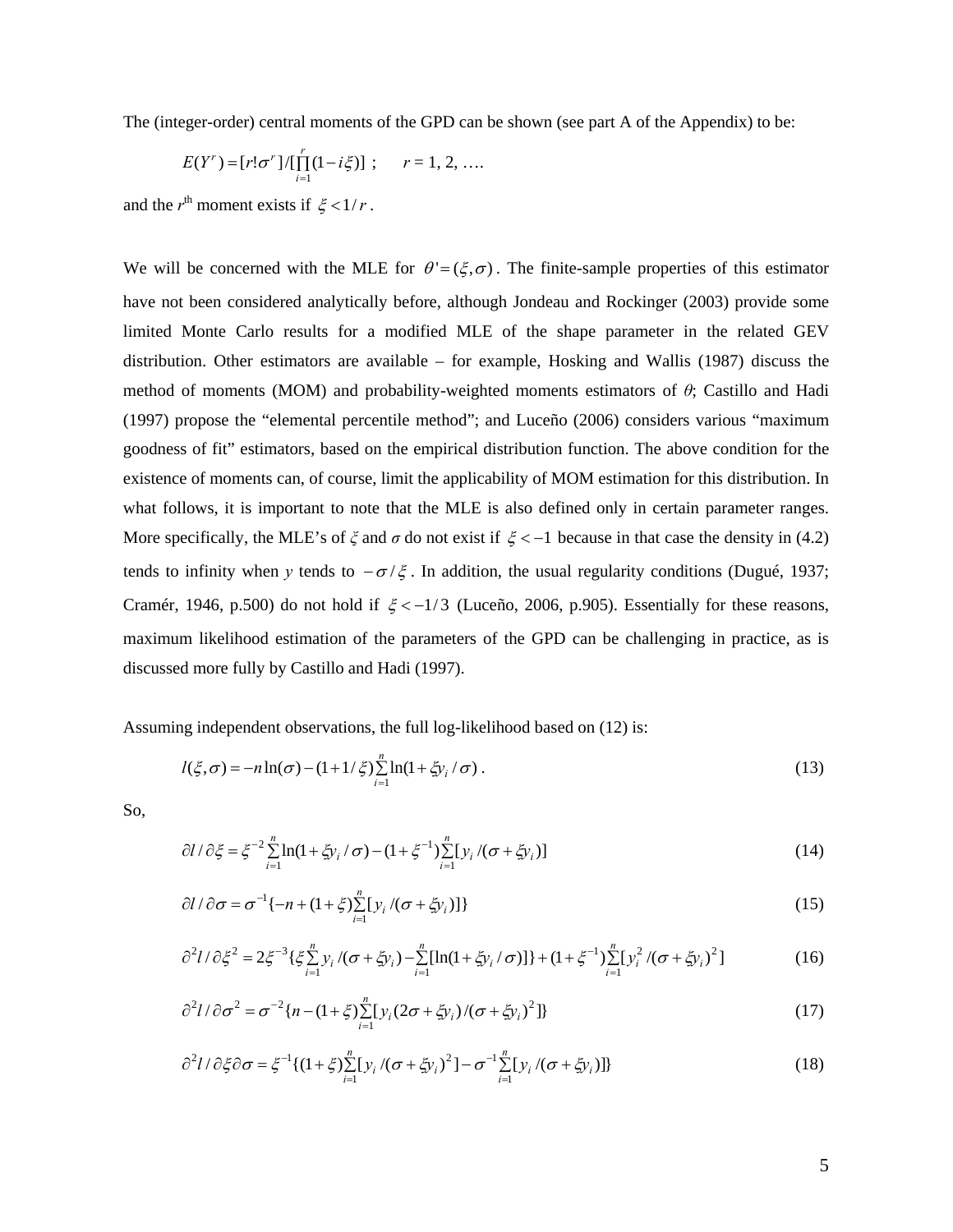$$
\partial^3 l/\partial \xi^3 = 3\xi^{-4} \{ 2 \sum_{i=1}^n [\ln(1 + \xi y_i / \sigma)] - 2\xi \sum_{i=1}^n [y_i / (\sigma + \xi y_i)] - \xi^2 \sum_{i=1}^n [y_i^2 / (\sigma + \xi y_i)^2] \} - 2(1 + 1/\xi) \sum_{i=1}^n [(y_i^3 / (\sigma + \xi y_i))^3]
$$
\n(19)

$$
\partial^3 l / \partial \sigma^3 = 2\sigma^{-3} \{-n + (1 + \xi) \sum_{i=1}^n [y_i (2\sigma + \xi y_i) / (\sigma + \xi y_i)^2]\}
$$
  
+ 
$$
2\sigma^{-1} (1 + \xi) [\sum_{i=1}^n [y_i / (\sigma + \xi y_i)^3]
$$
 (20)

$$
\partial^3 l/\partial \xi^2 \partial \sigma = -2\xi^{-2} \{\sum_{i=1}^n [y_i/(\sigma + \xi y_i)^2] - \sigma^{-1} \sum_{i=1}^n [y_i/(\sigma + \xi y_i)]\}
$$
  
-2(1+1/\xi)  $\sum_{i=1}^n [y_i^2/(\sigma + \xi y_i)^3]$  (21)

$$
\partial^3 l / \partial \xi \partial \sigma^2 = \xi^{-1} \{ \sigma^{-2} \sum_{i=1}^n [y_i / (\sigma + \xi y_i)] + \sigma^{-1} \sum_{i=1}^n [y_i / (\sigma + \xi y_i)^2 ]
$$
  
-2(1 + \xi)  $\sum_{i=1}^n [y_i / (\sigma + \xi y_i)^3 ] \}$  (22)

In this case the first-order conditions that are obtained by setting (14) and (15) to zero do not admit a closed-form solution. However, we can still determine the bias of the MLE's of the parameters and then obtain their "bias-adjusted" counterparts by modifying the numerical solutions (estimates) to the likelihood equations by the extent of the (estimated) bias.

As is shown in part B of the Appendix, the following results are obtained readily by direct integration after a simple change of variable:

$$
E[y/(\sigma + \xi y)] = (1 + \xi)^{-1}
$$
\n(23)

$$
E[y/(\sigma + \zeta y)^2] = [\sigma(1 + \zeta)(1 + 2\zeta)]^{-1}
$$
\n(24)

$$
E[y/(\sigma + \xi y)^3] = [\sigma^2 (1 + 2\xi)(1 + 3\xi)]^{-1}
$$
\n(25)

$$
E[y^2/(\sigma + \zeta y)^2] = 2[(1 + \zeta)(1 + 2\zeta)]^{-1}
$$
\n(26)

$$
E[y^2/(\sigma + \xi y)^3] = 2[\sigma(1 + \xi)(1 + 2\xi)(1 + 3\xi)]^{-1}
$$
\n(27)

$$
E[y^3/(\sigma + \zeta y)^3] = 6[(1 + \zeta)(1 + 2\zeta)(1 + 3\zeta)]^{-1}
$$
\n(28)

$$
E[y(2\sigma + \xi y)/(\sigma + \xi y)] = 2\sigma[(1 - \xi)(1 + \xi)]^{-1}
$$
\n(29)

$$
E[y(2\sigma + \xi y)/(\sigma + \xi y)^2] = 2[(1 + 2\xi)]^{-1}
$$
\n(30)

$$
E[y(2\sigma + \xi y)/(\sigma + \xi y)^3] = 2[\sigma(1 + \xi)(1 + 3\xi)]^{-1}
$$
\n(31)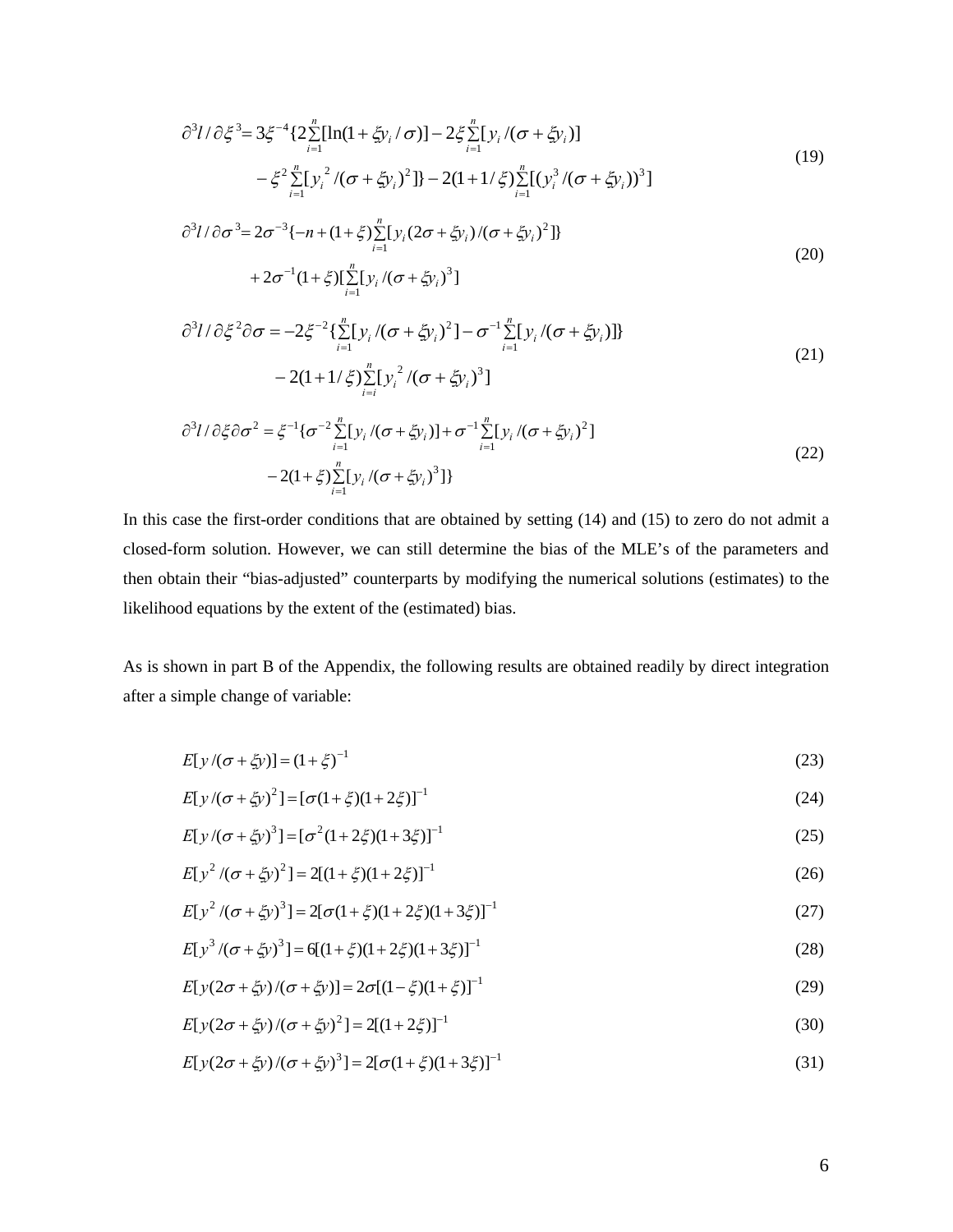Using the same change of variable, and integrating by parts, we also have:

$$
E[\ln(1+\xi y/\sigma)] = \xi.
$$
\n(32)

We can now evaluate the various terms needed to determine the Cox-Snell biases of the MLE's of *ξ* and  $\sigma$ , as discussed in section 2. Note that the  $k_{ij,l}$  terms defined in (3) are not needed in the Cordeiro-Klein variant of the Cox-Snell bias formula – see (9) and the associated definitions.

The following results are easily obtained:

$$
k_{11} = -2n/[(1+\xi)(1+2\xi)]
$$
\n(33)

$$
k_{22} = -n/[\sigma^2(1+2\xi)]
$$
\n(34)

$$
k_{12} = -n/[\sigma(1+\xi)(1+2\xi)]
$$
\n(35)

$$
k_{111} = 24n/[(1+\xi)(1+2\xi)(1+3\xi)]
$$
\n(36)

$$
k_{222} = 4n/[\sigma^3(1+3\xi)]
$$
\n(37)

$$
k_{112} = 8n/[\sigma^2(1+\xi)(1+2\xi)(1+3\xi)]
$$
\n(38)

$$
k_{122} = 4n/[\sigma^2(1+2\xi)(1+3\xi)]
$$
\n(39)

$$
k_{11}^{(1)} = 2n(3+4\xi)/[(1+\xi)^2(1+2\xi)^2]
$$
\n(40)

$$
k_{11}^{(2)} = 0 \tag{41}
$$

$$
k_{22}^{(1)} = 2n/[\sigma^2(1+2\xi)^2]
$$
 (42)

$$
k_{22}^{(2)} = 2n/[\sigma^3(1+2\xi)] \tag{43}
$$

$$
k_{12}^{(1)} = n(3 + 4\xi)/[\sigma(1 + \xi)^2(1 + 2\xi)^2]
$$
\n(44)

$$
k_{12}^{(2)} = n/[\sigma^2(1+\xi)(1+2\xi)] \tag{45}
$$

Note that all of (33) to (45) are  $O(n)$ , as is required for the Cox-Snell result. The information matrix is

$$
K = n \left[ \frac{2/[(1+\xi)(1+2\xi)]}{1/[\sigma(1+\xi)(1+2\xi)]} \right] \frac{1/[\sigma(1+\xi)(1+2\xi)]}{1/[\sigma^2(1+2\xi)]} \tag{46}
$$

The elements of  $A^{(1)}$  are:

$$
a_{11}^{(1)} = 2n(3+4\xi)/[(1+\xi)^2(1+2\xi)^2] - 12n/[(1+\xi)(1+2\xi)(1+3\xi)]
$$
\n(47)

$$
a_{22}^{(1)} = 2n/[\sigma^2(1+2\xi)^2] - 2n/[\sigma^2(1+2\xi)(1+3\xi)]
$$
\n(48)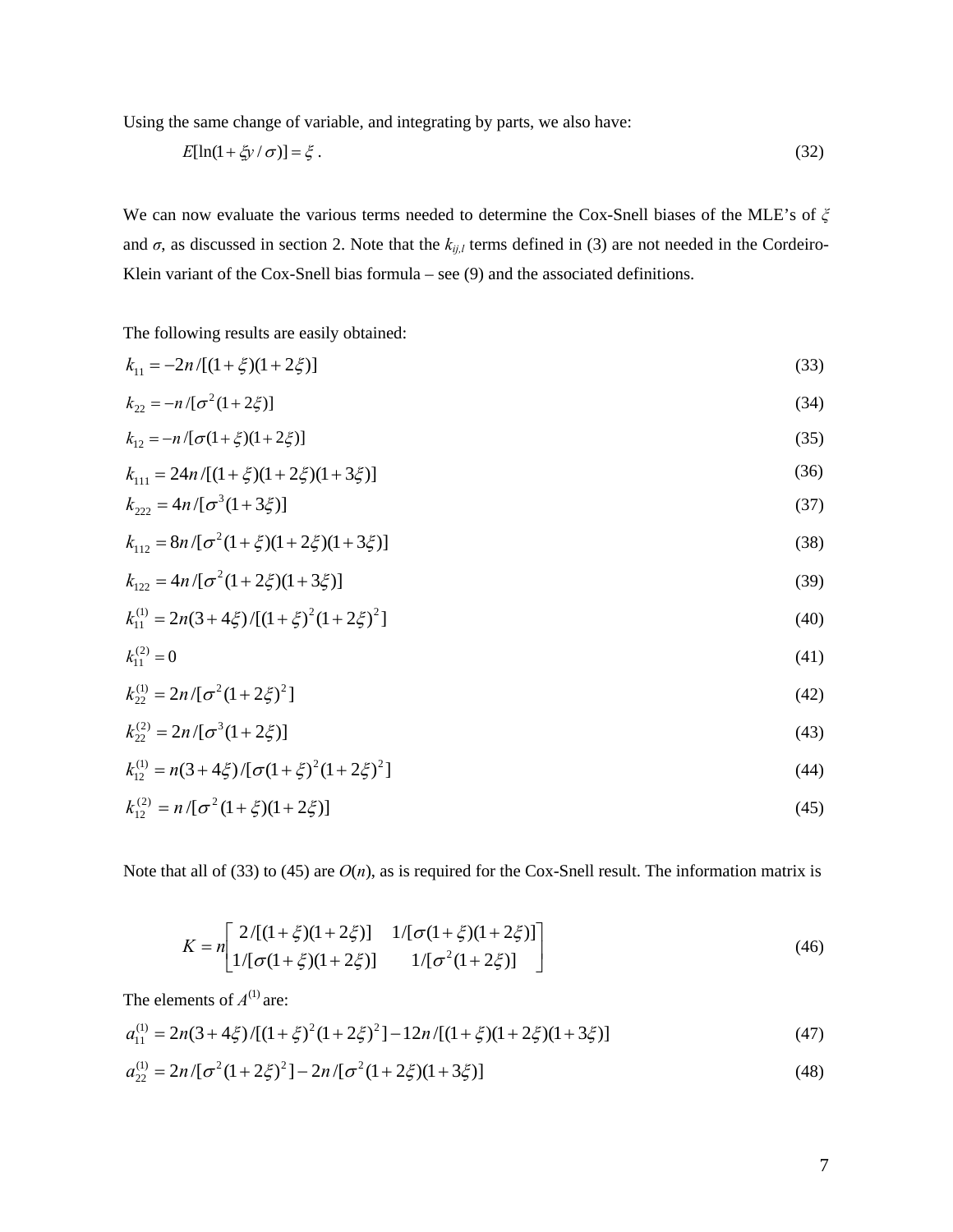$$
a_{12}^{(1)} = a_{21}^{(1)} = n(3+4\xi)/[\sigma(1+\xi)^2(1+2\xi)^2] - 4n/[\sigma^2(1+\xi)(1+2\xi)(1+3\xi)] \quad , \tag{49}
$$

and the corresponding elements of  $A^{(2)}$  are:

$$
a_{11}^{(2)} = -4n/[\sigma^2(1+\xi)(1+2\xi)(1+3\xi)]
$$
\n(50)

$$
a_{22}^{(2)} = 2n/[\sigma^3(1+2\xi)] - 2n/[\sigma^3(1+3\xi)]
$$
\n(51)

$$
a_{12}^{(2)} = a_{21}^{(2)} = n/[\sigma^2(1+\xi)(1+2\xi)] - 2n/[\sigma^2(1+2\xi)(1+3\xi)]
$$
\n(52)

Defining  $A = [A^{(1)} | A^{(2)}]$ , the Cox-Snell/Cordeiro-Klein expression for the biases of the MLE's of  $\zeta$ and  $\sigma$  to order  $O(n^{-1})$  is

$$
B = Bias\left(\frac{\hat{\xi}}{\hat{\sigma}}\right) = K^{-1}A\text{vec}(K^{-1}),\tag{53}
$$

which can be evaluated by using  $(46) - (52)$ .

Noting that all of the  $a_{ij}^{(l)}$  terms are of order *n*, and that (from (46))  $K^{-1}$  is of order  $n^{-1}$ , we see that the bias expression in (53) is indeed  $O(n^{-1})$ , as required. Finally, a "bias-corrected" MLE for the parameter vector can be obtained as  $(\tilde{\xi}, \tilde{\sigma})' = (\hat{\xi}, \hat{\sigma})' - \hat{B}'$ , where  $\hat{B}$  can be obtained by replacing  $\xi$  and  $\sigma$  in (53) with their MLE's. This modified estimator is unbiased to order  $O(n^2)$ .

## **4. Simulation results**

The bias expression in (53) is valid only to  $O(n^{-1})$ . The actual bias and mean squared error (MSE) of the maximum likelihood and bias-corrected maximum likelihood estimators have been evaluated in a Monte Carlo experiment. The simulations were undertaken using the *R* statistical software environment (R, 2008). Generalized Pareto variates were generated using the *evd* package (Stephenson, 2008), and the log-likelihood function was maximized using the *maxLik* package (Toomet and Henningsen, 2008), primarily using the Newton-Raphson method. The use of this algorithm in similar problems is supported by Prescott and Walden (1980), for example. The Nelder-Mead algorithm was used for  $n \leq 50$  in Table 1 to avoid the very occasional failure of the Newton-Raphson algorithm when the sample size is this small. Chaouche and Bacro (2006) discuss some related issues associated with solving numerically for the MLE of the GPD parameter vector. Each part of our experiment uses 50,000 Monte Carlo replications.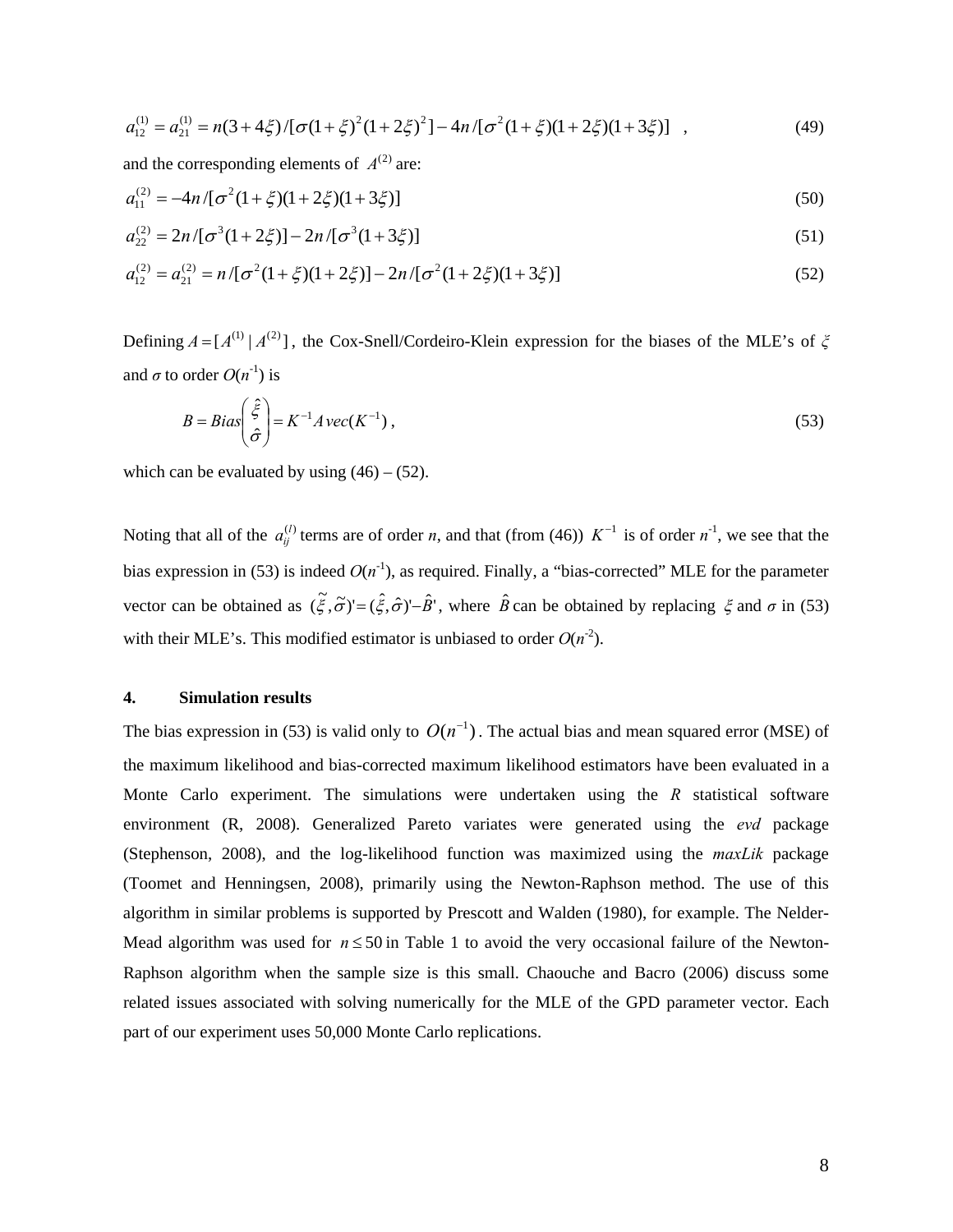The results in Table 1 are *percentage* biases and MSE's, the latter being defined as  $100 \times (MSE / \zeta^2)$ and  $100\times(MSE / \sigma^2)$ . These quantities are invariant to the value of the scale parameter, so we have set  $\sigma = 1$ . We report results for several positive values of  $\xi$  that are in the range considered by Castillo and Hadi (1997) in their simulation study of other estimators for the GPD, and are also of practical relevance. We restrict our attention to positive values for the shape parameter as (at least positive) returns on financial assets are potentially unbounded. However, other computations that we have undertaken show that the qualitative nature of our conclusions are unaltered if  $\xi < 0$ . The range of sample sizes that we consider is also motivated by practical applications. For example, Brooks *et al*. (2005) deal with sample sizes of  $n \le 40$ , while Bali and Neftci (2003) have a sample with  $n = 300$ , in each case in the context of fitting the GPD to financial data.

In Table 1 we see that the MLE's of the shape and scale parameters are negatively and positively biased, respectively. In addition, the percentage biases of the MLE's for  $\xi$  (and  $\sigma$ ) decrease (increase) in absolute value as the true value of the shape parameter increases. Of course, these absolute biases decline monotonically as the sample size increases. The analytic bias correction performs extremely well in all cases, generally reducing the percentage biases by at least an order of magnitude. In some cases there is an "over-correction", with the percentage bias changing sign. It is encouraging that, with only one exception, the reduction in relative bias for the (corrected) estimators of  $\xi$  and  $\sigma$  is accompanied by a small improvement in relative mean squared error when  $n \ge 50$ . Similar results are reported by Cribari-Neto and Vaconcellos (2002) in the case of the beta distribution and Giles (2009) for the half-logistic distribution.

In addition to  $\hat{\xi}$ ,  $\tilde{\xi}$ ,  $\hat{\sigma}$  and  $\tilde{\sigma}$ , we have also considered the bootstrap-bias-corrected estimator (Efron, 1979). The latter is obtained as  $\bar{\theta} = 2\bar{\theta} - (1/N_B)[\Sigma]$ = *NB*  $\tilde{\theta} = 2\hat{\theta} - (1/N_B)[\sum_{j=1}^{N_B} \hat{\theta}_{(j)}],$  where  $\hat{\theta}_{(j)}$  is the MLE of  $\theta$ obtained from the *j*<sup>th</sup> of the *N<sub>B</sub>* bootstrap samples, and  $\theta$  is either  $\xi$  or  $\sigma$ . See Efron (1982, p.33). This estimator is also unbiased to  $O(n^{-2})$ , but in practice it is known that this often comes at the expense of increased variance. In this part of the Monte Carlo experiment we have used 50,000 replications and 1,000 bootstrap samples within each replication – a total of 50 million evaluations for each associated entry in Table 1.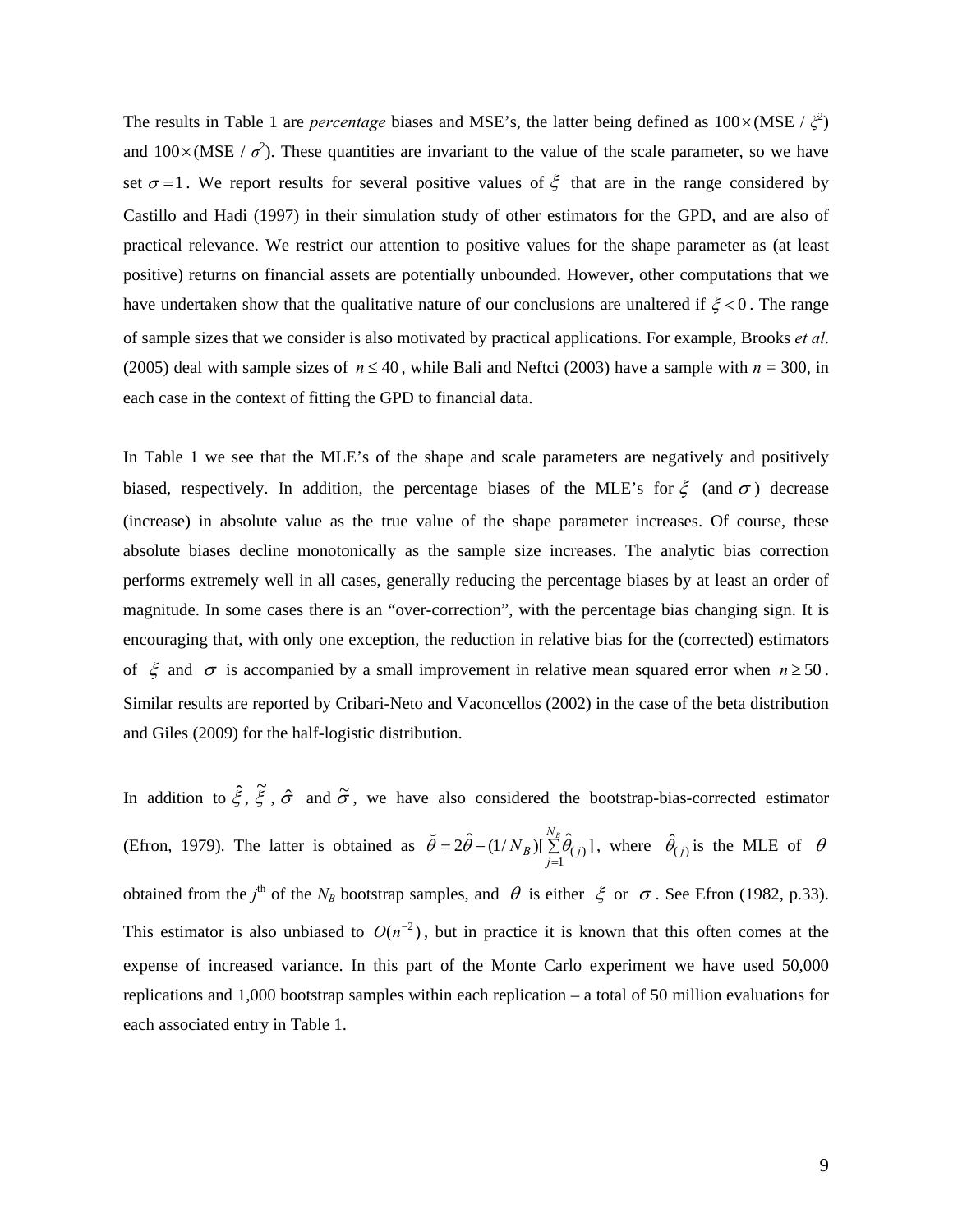The bootstrap-corrected estimator also achieves a reasonable degree of bias reduction, especially with regard to the scale parameter. In the latter case % *Bias*( $\tilde{\sigma}$ ) is less than % *Bias*( $\tilde{\sigma}$ ), in absolute terms, for two-thirds of the entries in Table 1. In contrast,  $\% Bias(\tilde{\xi})$  is less than  $\% Bias(\tilde{\xi})$ , in absolute terms, for two-thirds of the 21 cases considered. When estimating the shape parameter, the analytical correction results in a gain in relative bias that is at least an order of magnitude better than that of the bootstrap correction in a number of cases – *e.g.*, when  $n = 50$  and  $\zeta = 1.0$ , or  $n = 200$  and  $\zeta = 0.5$ ). The percentage mean squared errors of the bootstrap-corrected estimators are generally very close to those of the analytically corrected estimators. With the exception of two cases (when  $n = 25$ ), the analytical correction leads to slightly lower mean squared error than does the bootstrap correction. In addition, in a few cases (*e.g.*, for  $\zeta$  when  $n = 150$  and  $\zeta = 1.0$ ) the variance inflation that is induced by the bootstrap correction actually increases the percentage mean squared error above that of the original MLE. Overall, our results provide a strong case for using the Cox-Snell analytic bias correction for the MLE's of the parameters of the GPD

#### **5. Conclusions**

We have derived analytic expressions for the bias to  $O(n^{-1})$  of the maximum likelihood estimators of the parameters of the generalized Pareto distribution. These have then been used to bias-correct the original estimators, resulting in modified estimators that are unbiased to order  $O(n<sup>-2</sup>)$ . We find that the negative relative bias of the shape parameter estimator, and the positive relative bias of the scale parameter estimator are each reduced by using this correction. This reduction is especially noteworthy in the case of the shape parameter. Importantly, these gains are usually obtained with a small improvement in relative mean squared error, at least for sample sizes of the magnitude likely to be encountered in practice. Using the bootstrap to bias-correct the maximum likelihood estimator is also quite effective for this distribution. However, on balance it is inferior to the analytic correction, especially once the effect on mean squared error is considered.

While reducing the finite-sample bias of the MLE's of the parameters of the GPD is important in its own right, there is also considerable interest in managing the bias of the MLE's of certain functions of these parameters. Specifically, in risk analysis we are concerned with value at risk (VaR) and the expected shortfall (ES), both of which are non-linear functions of the shape and scale parameters when the GPD is used in the context of the peaks over threshold method. Work in progress by the authors addresses this issue by deriving the Cox-Snell  $O(n<sup>-1</sup>)$  biases for the estimators of VaR and ES, and evaluating the bias-corrected estimators in a manner similar to that adopted in the present paper.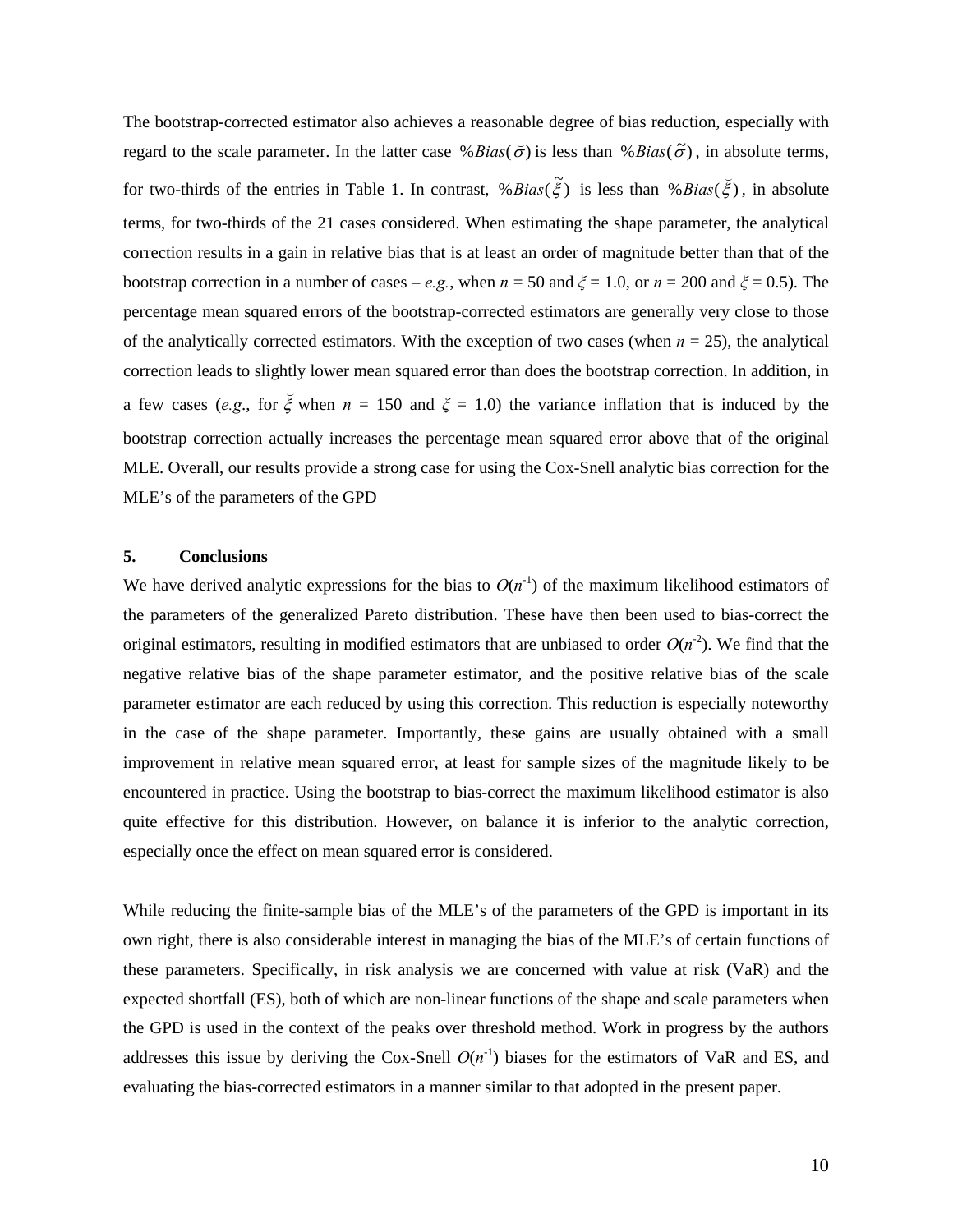## **Acknowledgment**

We are grateful to participants at the 2009 Hawaii International Conference on Statistics, Mathematics and Related Fields, and a seminar at the University of Victoria, for their helpful comments. We also thank Lief Bluck for providing access to the additional computing facilities needed to complete the simulation experiments. The second author acknowledges financial support from King's College at the University of Western Ontario.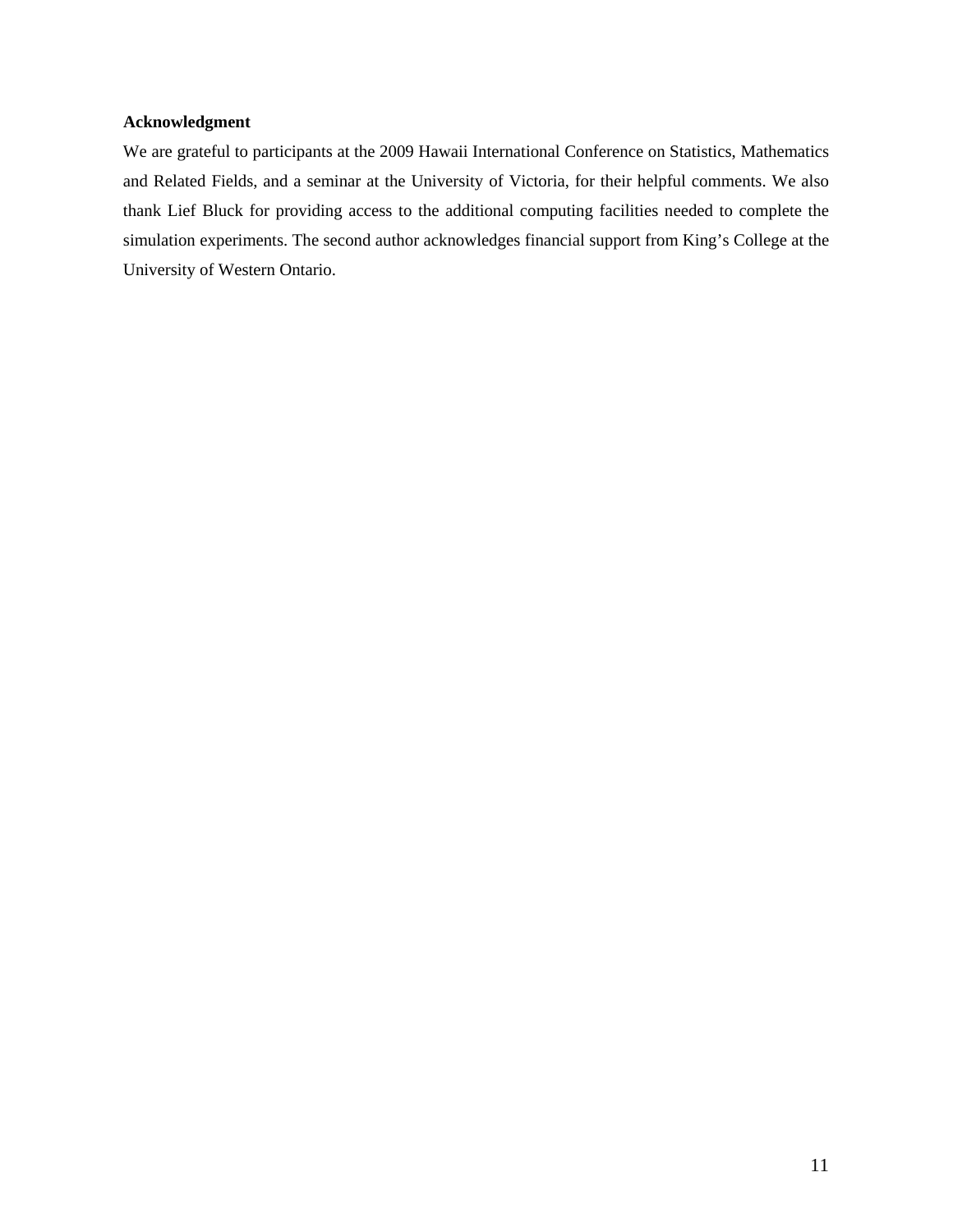| $\boldsymbol{n}$ | % Bias( $\hat{\xi}$ ) | % Bias( $\xi$ )       | % Bias( $\xi$ )    | % $Bias(\hat{\sigma})$ | % Bias $(\tilde{\sigma})$ | % $Bias(\vec{\sigma})$     |
|------------------|-----------------------|-----------------------|--------------------|------------------------|---------------------------|----------------------------|
|                  | $[%MSE(\hat{\xi})]$   | $[%MSE(\tilde{\xi})]$ | $[%MSE(\xi)]$      | $[%MSE(\hat{\sigma})]$ | $[%MSE(\tilde{\sigma})]$  | [% $MSE(\breve{\sigma})$ ] |
|                  |                       |                       | $\xi = 0.5$        |                        |                           |                            |
| 25               | $-20.1587$            | 1.1605                | $-7.1104$          | 10.0664                | $-8.6228$                 | $-2.6335$                  |
|                  | [48.0904]             | [82.1440]             | [53.9613]          | [15.2634]              | [161.5268]                | [14.7778]                  |
| 50               | $-12.1930$            | $-1.9603$             | $-6.2334$          | 5.9062                 | $-1.7691$                 | 2.1070                     |
|                  | [25.9748]             | [24.2179]             | [31.4349]          | [7.1023]               | [10.1278]                 | [7.5628]                   |
| 75               | $-5.7610$             | 0.3024                | $-2.7424$          | 3.7248                 | $-0.5590$                 | 1.3044                     |
|                  | [13.3837]             | [11.4417]             | [20.6066]          | [4.6853]               | [3.5037]                  | [5.1182]                   |
| 100              | $-4.2936$             | 0.1299                | $-0.3207$          | 2.7687                 | $-0.2444$                 | 0.1146                     |
|                  | [9.8939]              | [8.7299]              | [9.6071]           | [3.4162]               | [2.7323]                  | [3.2064]                   |
| 125              | $-4.5675$             | $-0.9802$             | 0.1478             | 2.4156                 | 0.0035                    | 0.3841                     |
|                  | [9.5717]              | [8.6061]              | [10.2316]          | [2.7411]               | [2.2631]                  | [2.9058]                   |
| 150              | $-3.5011$             | $-0.5653$             | $-0.2740$          | 1.9333                 | $-0.0105$                 | 0.1147                     |
|                  | [7.4976]              | [6.8917]              | [6.2552]           | [2.2364]               | [1.9205]                  | [2.0722]                   |
| 200              | $-2.0973$             | 0.0538                | 0.8231             | 1.3237                 | $-0.0673$                 | $-0.0772$                  |
|                  | [4.7031]              | [4.4580]              | [4.8872]           | [1.6009]               | [1.4465]                  | [1.6480]                   |
| $\xi = 1.0$      |                       |                       |                    |                        |                           |                            |
| 25               | $-9.1557$             | $-0.1383$             | 0.1238             | 14.3801                | $-5.5375$                 | $-6.2403$                  |
|                  | [19.1474]             | [29.9705]             | [18.0012]          | [26.4306]              | [142.9493]                | [18.8745]                  |
| 50               | $-4.1533$             | $-0.0776$             | $-0.5368$          | 6.5035                 | $-0.6587$                 | $-0.3049$                  |
|                  | [8.6654]              | [7.7240]              | [8.4399]           | [10.1828]              | [7.1063]                  | [8.6948]                   |
| 75               | $-2.6054$             | 0.0780                | $-0.1429$          | 4.1453                 | $-0.3124$                 | $-0.1269$                  |
|                  | [5.5917]              | [5.2105]              | [5.5304]           | [6.2165]               | [4.9778]                  | [5.6628]                   |
| 100              | $-1.9488$             | 0.0580                | 0.0515             | 3.0952                 | $-0.1541$                 | $-0.0767$                  |
|                  | [4.1462]              | [3.9371]              | [4.0946]           | [4.5360]               | [3.8564]                  | [4.2325]                   |
| 125              | $-1.5604$             | 0.0416                | $-0.1268$          | 2.3881                 | $-0.1641$                 | 0.0512                     |
|                  | [3.2876]              | [3.1547]              | [3.2764]           | [3.5022]               | [3.0846]                  | [3.2925]                   |
| 150              | $-1.2639$             | 0.0699                | $-0.0973$          | $-1.9609$              | $-0.1427$                 | 0.0490                     |
|                  | [2.7206]<br>$-0.9600$ | [2.6302]              | [2.7516]           | [2.8740]               | [2.5887]                  | [2.7528]                   |
| 200              | [2.0366]              | 0.0405<br>[1.9855]    | 0.0141<br>[2.0268] | 1.4940<br>[2.1346]     | $-0.0645$<br>[1.9745]     | 0.0347<br>[2.0681]         |
|                  |                       |                       |                    |                        |                           |                            |
| $\xi = 1.5$      |                       |                       |                    |                        |                           |                            |
| 25               | $-6.0540$             | $-0.7288$             | $-0.2062$          | 16.5238                | $-2.7281$                 | $-5.6138$                  |
|                  | [12.3696]             | [10.5364]             | [12.0444]          | [34.1139]              | [16.5733]                 | [23.7049]                  |
| 50               | $-2.7273$             | $-0.0628$             | $-0.3398$          | 7.5318                 | $-0.5637$                 | $-0.5293$                  |
|                  | [5.8190]              | [5.4434]              | [5.5079]           | [13.0552]              | [9.4773]                  | [10.9063]                  |
| 75               | $-1.7202$             | 0.0669                | $-0.0591$          | 4.8439                 | $-0.3034$                 | $-0.2462$                  |
|                  | [3.8004]              | [3.6436]              | [3.7762]           | [7.9263]               | [6.4518]                  | [7.1146]                   |
| 100              | $-1.2862$<br>[2.8340] | 0.0594<br>[2.7474]    | 0.1075<br>[2.8040] | 3.6137<br>[5.7482]     | $-0.1643$<br>[4.9354]     | $-0.1957$<br>[5.3060]      |
| 125              | $-1.0474$             | 0.0310                | 0.0519             | 2.8073                 | $-0.1722$                 | 0.0143                     |
|                  | [2.2495]              | [2.1938]              | [2.2486]           | [4.4312]               | [3.9292]                  | [4.1995]                   |
| 150              | $-0.8437$             | 0.0562                | $-0.0135$          | 2.3039                 | $-0.1575$                 | 0.0012                     |
|                  | [1.8682]              | [1.8304]              | [1.8645]           | [3.6268]               | [3.2837]                  | [3.4491]                   |
| 200              | $-0.6833$             | 0.0380                | 0.0408             | 1.7519                 | $-0.0763$                 | 0.0300                     |
|                  | [1.4006]              | [1.3791]              | [1.4004]           | [2.6892]               | [2.4963]                  | [2.5932]                   |

|  | Table 1: Percentage biases and MSE's |  |  |
|--|--------------------------------------|--|--|
|--|--------------------------------------|--|--|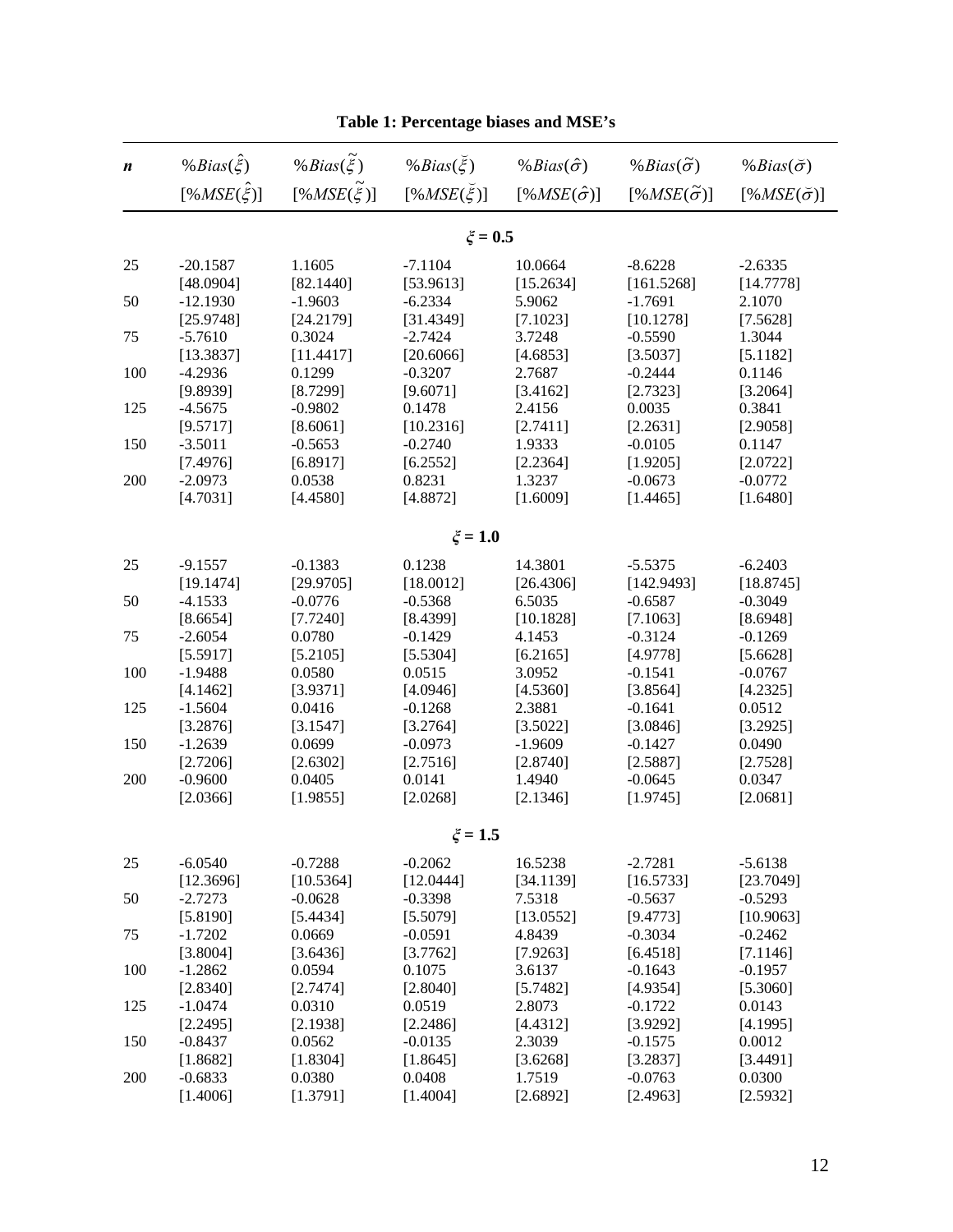#### **References**

- Bali, T. G. and S. N. Neftci (2003), "Disturbing extremal behavior of spot rate dynamics", *Journal of Empirical Finance*, 10, 455-477.
- Bartlett, M. S. (1953a), "Approximate confidence intervals", *Biometrika*, 40, 12-19.
- Bartlett, M. S. (1953b), "Approximate confidence intervals II. More than one unknown parameter", *Biometrika*, 40, 306-317.
- Brooks, C., A. D. Clare, J. W. Dalle Molle and G. Persand (2005), "A comparison of extreme value theory approaches for determining value at risk", *Journal of Empirical Finance*, 12, 339- 352.
- Castillo, E. and A. S. Hadi (1997), "Fitting the generalized Pareto distribution to data", *Journal of the American Statistical Association*, 92, 1609-1620.
- Chaouche, A. and J-N. Bacro (2006), "Statistical inference for the generalized Pareto distribution: Maximum likelihood revisited", *Communications in Statistics - Theory and Methods*, 35, 785- 802.
- Coles, S. (2001), *An Introduction to Statistical Modeling of Extreme Values* (Springer-Verlag, London).
- Cordeiro, G. M. and R. Klein (1994), "Bias correction in ARMA models", *Statistics and Probability Letters*, 19, 169-176.
- Cox, D. R. and E. J. Snell (1968), "A general definition of residuals", *Journal of the Royal Statistical Society, B*, 30, 248-275.
- Cramér, H. (1946), *Mathematical Methods of Statistics*, Princeton University Press, Princeton N.J.
- Cribari-Neto, F. and K. L. P. Vasconcellos (2002), "Nearly unbiased maximum likelihood estimation for the beta distribution", *Journal of Statistical Computation and Simulation*, 72, 107-118.
- Dugué, D. (1937), "Application des propriétés de la limite au sens du calcul des probabilités à l'étude de diverses questions d'estimation", *Journal de l'École Polytechnique*, 3, 305-372.
- Firth, D. (1993), "Bias reduction of maximum likelihood estimates", *Biometrika*,, 80, 27-38.
- Giles, D. E. A. (2009), "Bias reduction for the maximum likelihood estimator of the scale parameter in the half-logistic distribution", Econometrics Working Paper EWP0901, Department of Economics, University of Victoria.
- Gradshteyn, I. S. and I. W. Ryzhik (1965), *Table of Integrals, Series and Products*, 4<sup>th</sup> ed., Academic Press, New York.
- Haldane, J. B. S. (1953), "The estimation of two parameters from a sample", *Sankhyā*, 12, 313-320.
- Haldane, J. B. S. and S. M. Smith (1956), "The sampling distribution of a maximum likelihood estimate", *Biometrika*, 43, 96-103.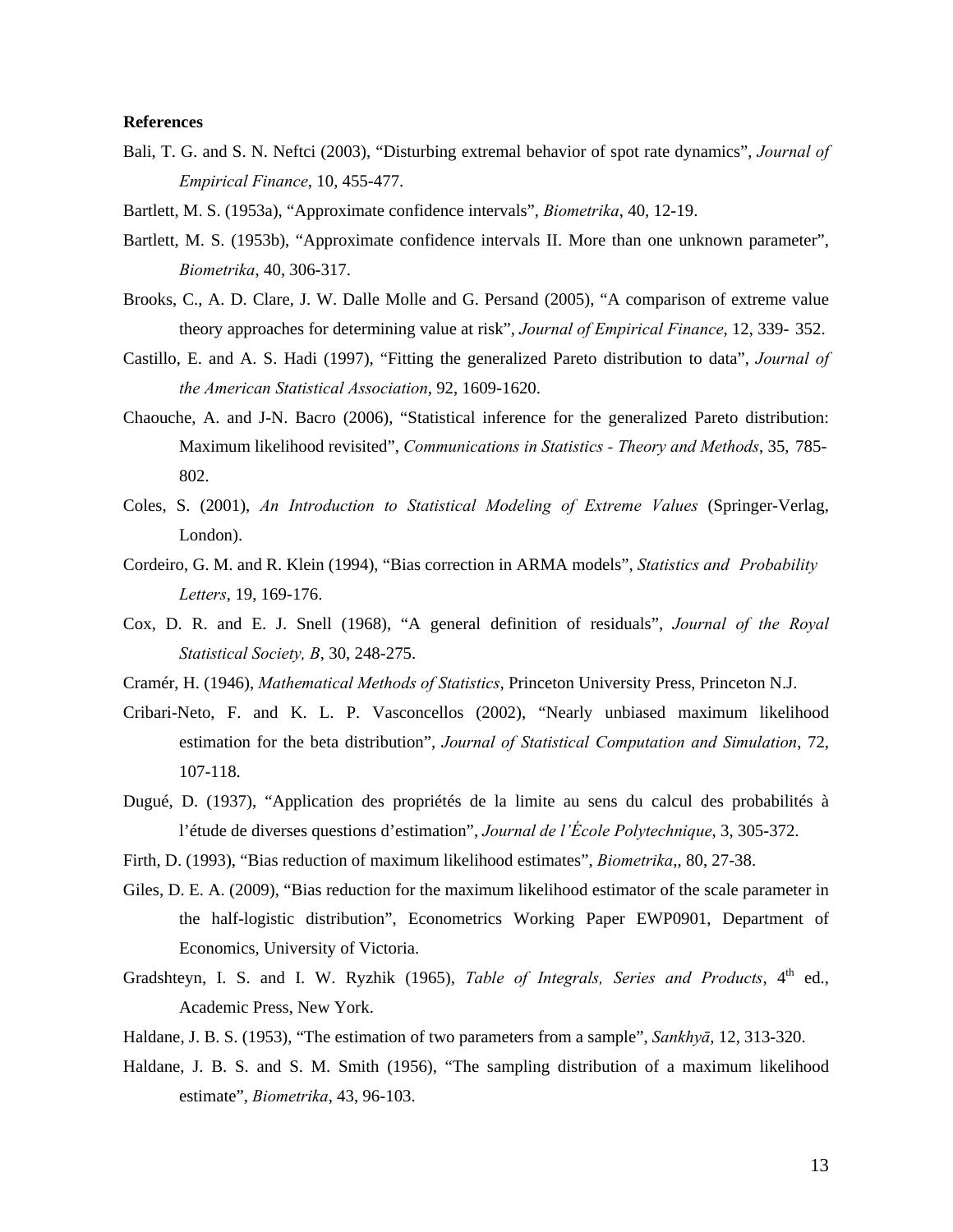- Hosking, J. R. M. and J. R. Walls (1987), "Parameter and quantile estimation for the generalized Pareto distribution", *Technometrics*, 29, 339-349.
- Jondeau, E. and M. Rockinger (2003), "Testing for differences in the tails of stock-market returns", *Journal of Empirical Finance*, 10, 559-581.
- Luceño, A. (2006), "Fitting the generalized Pareto distribution to data using maximum goodnesss of-fit estimators", *Computational Statistics and Data Analysis*, 51, 904-917.
- Pickands, J. (1975), "Statistical inference using extreme order statistics", *Annals of Statistics*, 3, 119- 131.
- Prescott, P. and A. T. Walden (1980), "Maximum-likelihood estimation of the parameters of the three parameter generalized extreme-value distribution", *Biometrika*, 67, 723-724.
- R (2008), The R Project for Statistical Computing, http://www.r-project.org
- Shenton, L. R. and K. Bowman (1963), "Higher moments of a maximum-likelihood estimate", *Journal of the Royal Statistical Society, B*, 25, 305-317.
- Shenton, L. R. and P. A. Wallington (1962), "The bias of moment estimators with an application to the negative binomial distribution", *Biometrika*, 49, 193-204.
- Stephenson, A. (2008), evd: Functions for extreme value distributions, http://CRAN.R-project.org
- Toomet, O. and A. Henningsen (2008), maxLik: Maximum likelihood estimation, http://CRAN.R- project.org ; http://maxLik.org
- Tukey, J. W. (1949), "Standard confidence points", Memorandum Report No. 26, Statistical Research Group, Stanford University.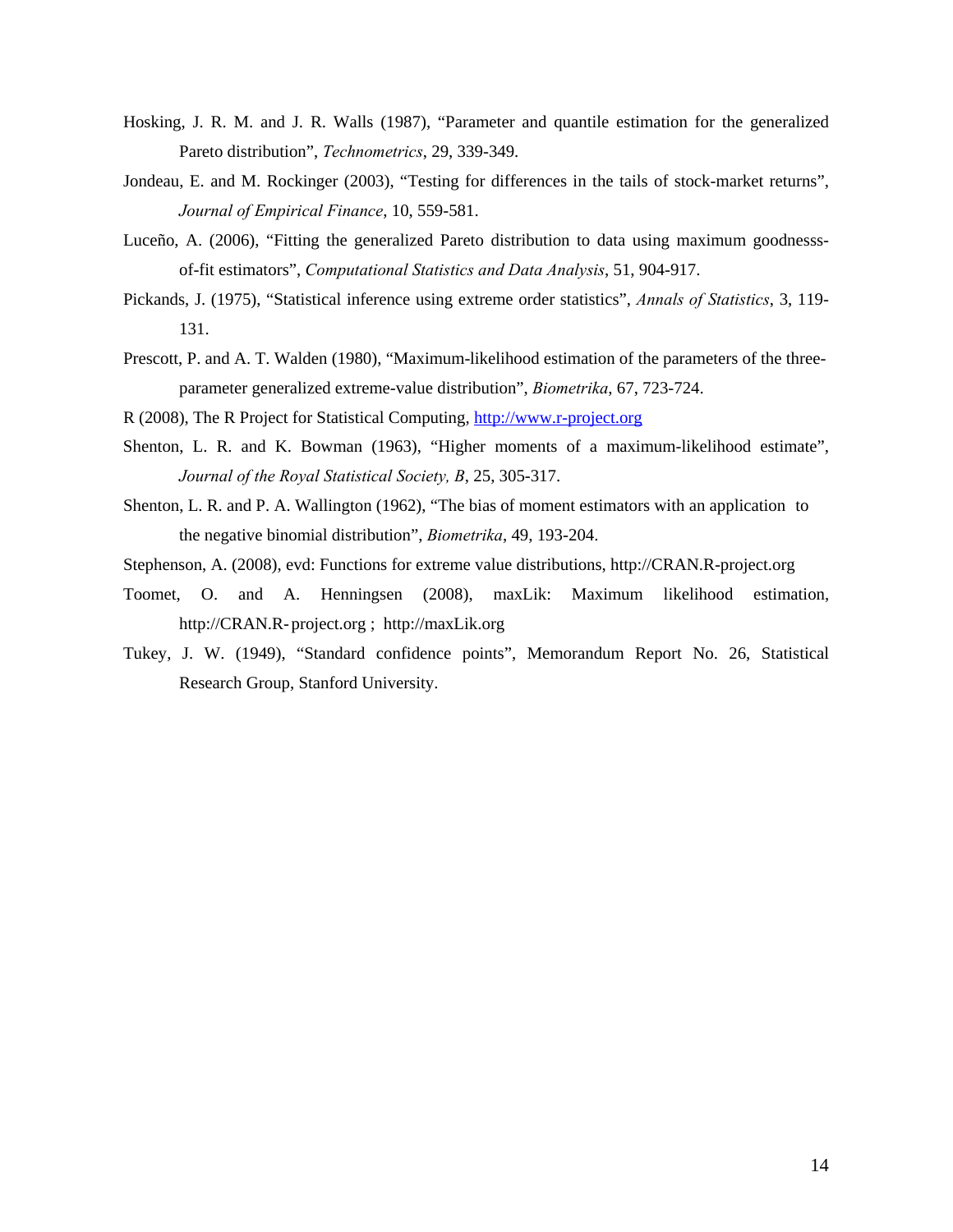#### **Appendix – Mathematical Derivations**

#### **A. Moments of the Generalized Pareto Distribution**

A general expression for the moments of the GPD does not appear to be well documented, so it is derived here. When  $\xi = 0$  the GPD collapses to the exponential distribution, whose moments are well known, so we consider only the case where  $\xi \neq 0$ . We will use the following result (Gradshteyn, and Ryzhik, 1965, p. 292; integral 3.241, no.4):

$$
\int_{0}^{\infty} x^{\mu-1} (p+qx^{\nu})^{-(m+1)} dx = (1/\gamma p^{m+1})(p/q)^{\mu/\nu} \Gamma(\mu/\nu) \Gamma(1+m-\mu/\nu) / \Gamma(1+m)
$$
 (A.1)  
(for  $0 < \mu/\nu < m+1$ ).

Using the GPD density for *Y* in (4.2),

$$
E(Y^r) = \int_0^\infty y^r \sigma^{-1} (1 + \xi y / \sigma)^{-1/\xi - 1} dy.
$$
 (A.2)

Applying (A.1) with  $\mu = r + 1$ ;  $m = 1/\xi$ ;  $q = \xi/\sigma$ ;  $v = 1$  and  $p = 1$ :

$$
E(Y^{r}) = \sigma^{-1} (\sigma/\xi)^{r+1} \Gamma(r+1) \Gamma(1+\xi-(r+1))/\Gamma(1+1/\xi)
$$
  
=  $r! \sigma^{r} \xi^{-(r+1)} \Gamma(1+\xi-(r+1))/\Gamma(1+1/\xi)$  (A.3)

Repeatedly applying the recursion formula,  $\Gamma(1 + a) = a\Gamma(a)$ , the ratio of gamma functions in (A.3) reduces to  $[(1/\xi)(1/\xi-1)(1/\xi-2)....(1/\xi-r)]^{-1}$ , so that

$$
E(Y^r) = \sigma^{-1}(\sigma/\xi)^{r+1} \Gamma(r+1) \Gamma(1+\xi-(r+1))/\Gamma(1+1/\xi)
$$
  
=  $r!\sigma^r \xi^{-(r+1)}/[(1-\xi)(1-2\xi).....(1-r\xi)\xi^{r+1}]$   
=  $[r!\sigma^r]/[\prod_{i=1}^r (1-i\xi)]$  (A.4)

The parameter constraints for (A.1) to be valid amount to  $0 < (r+1) < (1+1/\xi)$ , or  $0 < r < (1/\xi)$ . This condition precisely matches the condition given by Hosking and Wallis (1987, p. 341) for the existence of the  $r<sup>th</sup>$  central moment of the GPD. Finally, note that  $(A.4)$  collapses to the usual expression for the  $r<sup>th</sup>$  moment of the exponential distribution when  $\xi = 0$ , and to that of the uniform distribution on  $(0, \sigma)$  when  $\xi = -1$ .